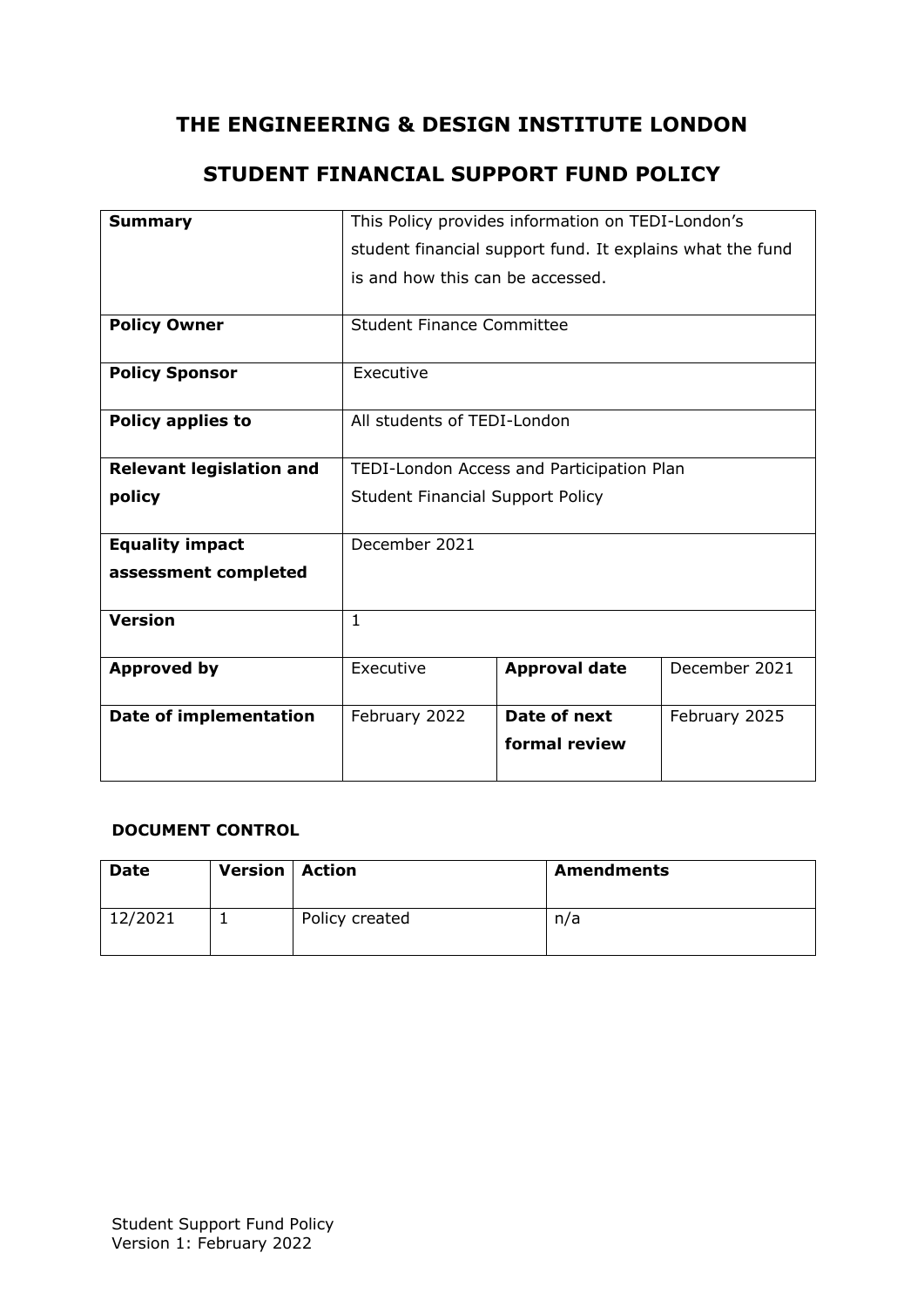# **Contents**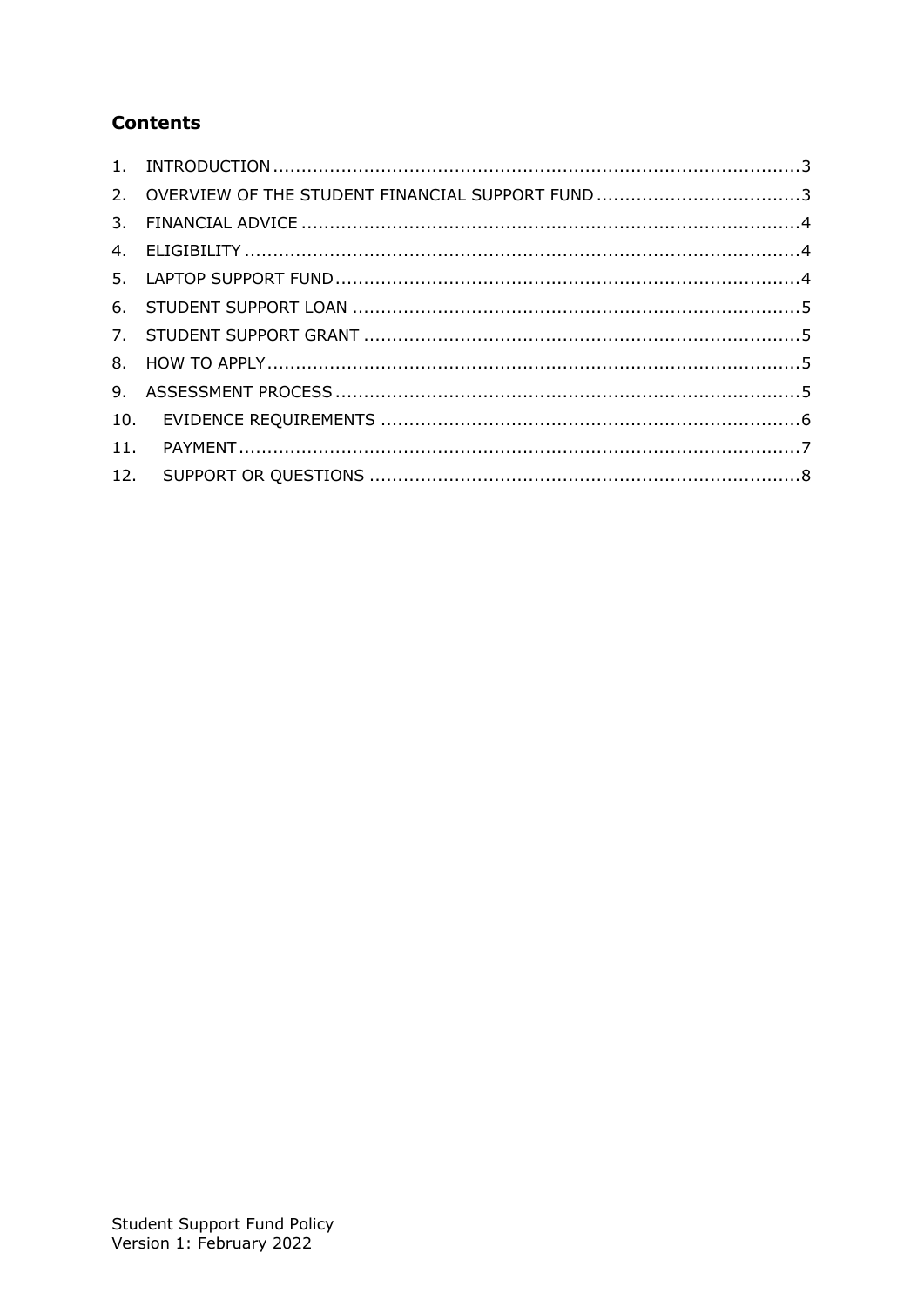### <span id="page-2-0"></span>**1. INTRODUCTION**

- 1.1. We understand that there are many things that can impact on your financial situation when you are a student. Some of these include:
	- Loss of earnings
	- Loss of financial support from your family
	- Rent arrears
	- Loss of external funding
	- Requirement to purchase equipment such as laptops.
- 1.2. This list is not exhaustive and there may be other situations that cause you to have financial difficulties.
- 1.3. At The Engineering & Design Institute, London (TEDI-London), we set funds aside from our annual budget to support you if you are experiencing financial difficulties.
- 1.4. This document outlines the student financial support mechanisms, it defines the type of support available, the eligibility criteria and the application process.

## <span id="page-2-1"></span>**2. OVERVIEW OF THE STUDENT FINANCIAL SUPPORT FUND**

- 2.1. The Student Financial Support Fund is an amount of money that has been set aside to support students facing financial hardship.
- 2.2. The aim of the Fund is to help current students who face unexpected financial hardship with their cost of living and excludes any support towards tuition fees.
- 2.3. All students have different levels of income and expenditure. We will apply a cap, based on the estimated [cost of living in London,](https://www.kcl.ac.uk/study-legacy/postgraduate/fees-and-funding/living-expenses) based on research undertaken by one of our founding partners, King's College London, for all general living and household costs, such as rent, food, travel and utility bills. This will enable us to ensure that the Fund can be distributed according to need.
- 2.4. We have three main financial support funds:
	- Laptop Support Fund
	- Student Support Loan
	- Student Support Grant.

Student Support Fund Policy Version 1: February 2022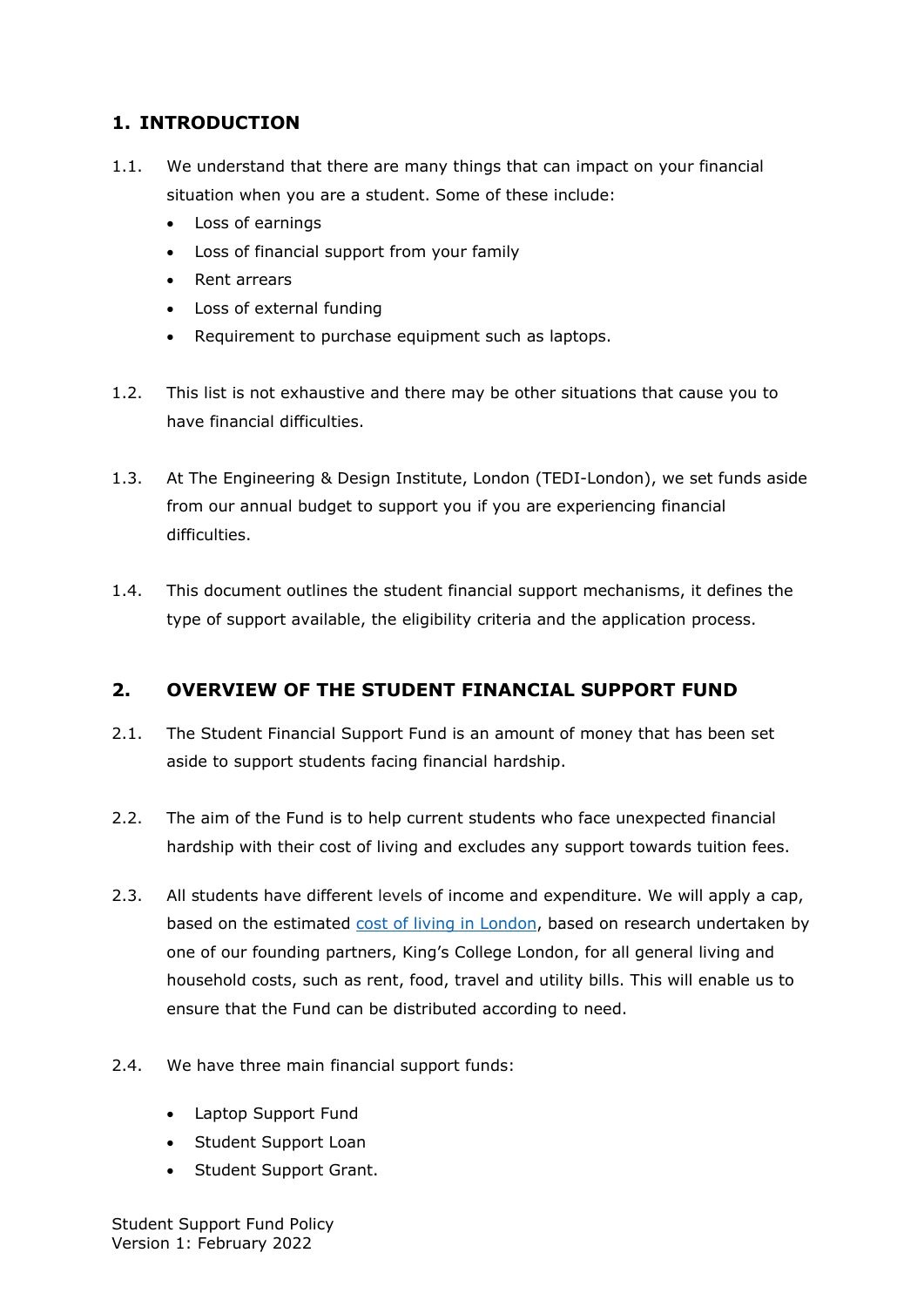- 2.5. To be granted student support funding, you will need to demonstrate that you have a financial need. The aim of the fund is to help students who are facing unexpected financial hardship with the cost of living so you will need to be able to demonstrate that the hardship you are experiencing is unexpected.
- 2.6. You are expected to demonstrate that you have an appropriate level of funding in place before you start your programme. The Student Financial Support Fund is only to be used in cases where you have utilised all funding available to you (e.g., a student loan). We reserve the right to reject an application where you cannot demonstrate exploration of alternative funding.

#### <span id="page-3-0"></span>**3. FINANCIAL ADVICE**

3.1. We strongly advise that you fully review your financial situation before applying for financial support from the Student Financial Support Fund. The Student Hub can signpost you to sources of financial advice.

### <span id="page-3-1"></span>**4. ELIGIBILITY**

- 4.1. All Home status students are eligible to apply for hardship support.
- 4.2. If you are suspended, you will not be eligible.

### <span id="page-3-2"></span>**5. LAPTOP SUPPORT FUND**

- 5.1. We have new laptops available to students who do not have the financial means to purchase a laptop.
- 5.2. If you are provided with a TEDI-London laptop, this is yours to keep, and you will not normally be required to return this at the end of your programme. If you do not complete the entire programme and withdraw early, you may be asked to return your laptop.
- 5.3. Our IT department will provide you with support for your TEDI-London laptop. You in turn will be required to protect the laptop as your own property, which includes ensuring that it is adequately insured.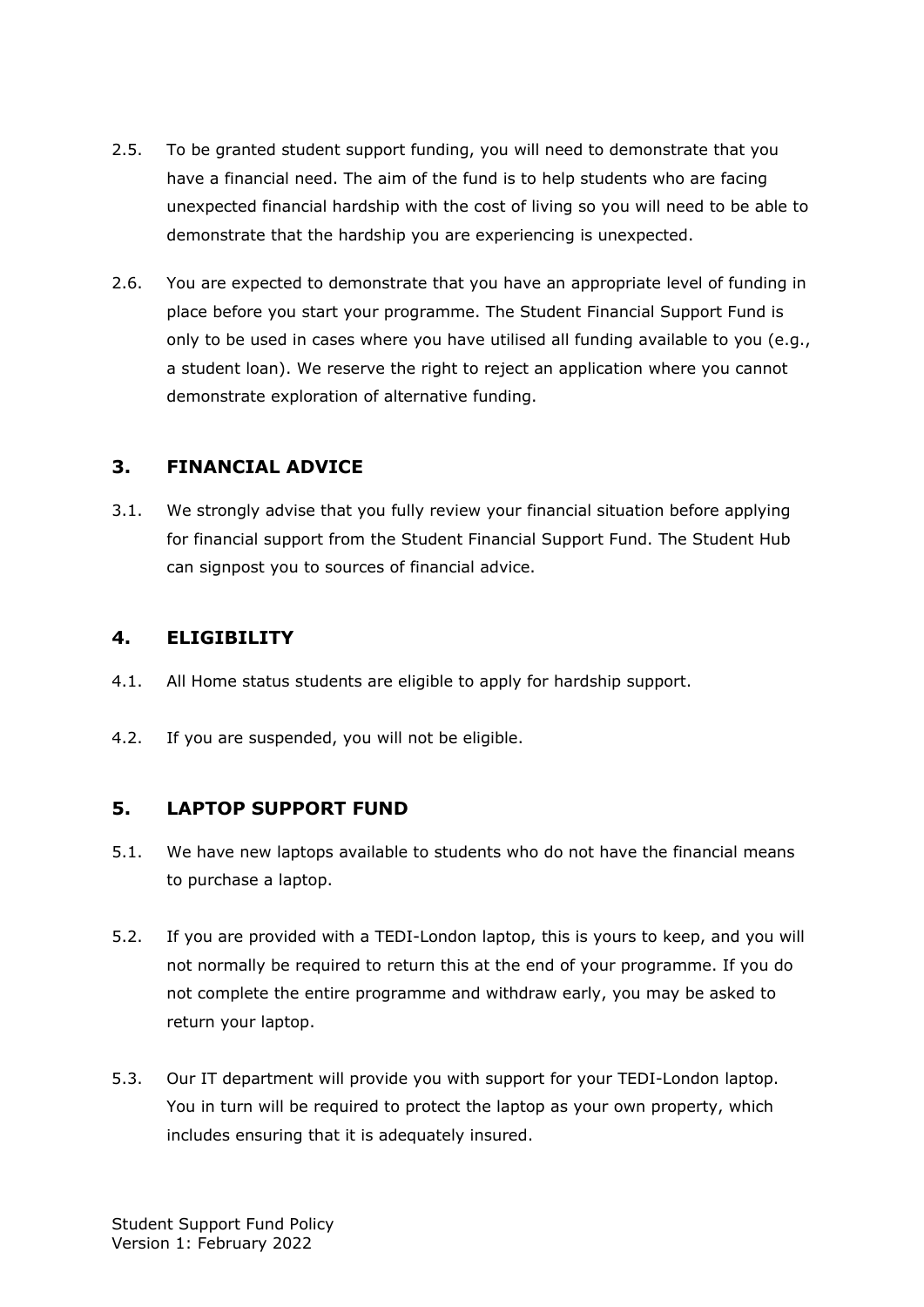#### <span id="page-4-0"></span>**6. STUDENT SUPPORT LOAN**

- 6.1. You can apply for a Student Support Loan to support you with temporary cashflow issues. We may offer you a Loan instead of a Grant if we think that this is more appropriate.
- 6.2. Loans will need to be paid back. The value of our loans is normally up to £1,250. The loans are interest free. You will need to demonstrate how you will repay the loan and give a proposed timeline in your application.
- 6.3. You will be required to repay your loan within two months, or when you receive your next student loan payment. We will agree this with you when your loan is approved.

### <span id="page-4-1"></span>**7. STUDENT SUPPORT GRANT**

- 7.1. We can award a grant which does not need to be paid back. The value of the grant available is normally up to  $£1,250$ . Awards are based on what we can see that you need to ensure you can pay for your rent and food.
- 7.2. In certain situations where it may not be appropriate to award a grant, we will consider whether an emergency loan may be available alternatively.

### <span id="page-4-2"></span>**8. HOW TO APPLY**

- 8.1. Please complete the [Student Support Fund Form,](https://forms.office.com/Pages/ResponsePage.aspx?id=yrSSLkJ_TE2qmexeAXYnIls7ygI8mN9FoJx-yoi7ZZVUREo4QzBKVEtONU5aVVZUQksySTdVREgxVS4u) indicating which part of the Student Financial Support Fund you would like to access.
- 8.2. You should download a copy of the [Income and Expenditure Form](https://tedilondon-my.sharepoint.com/:x:/g/personal/t1969221_tedi-london_ac_uk/EXo_YRpH0xhOsYCUttGCweUBCPEpJIOPcfesljebK9tLLg?e=Tj6GZK) and upload this where indicated in the Form.

### <span id="page-4-3"></span>**9. ASSESSMENT PROCESS**

9.1. We assess financial support applications using the [National Association of Student](https://www.nasma.org.uk/uploads/public/Higher_Education_Support_Fund_Guidance_2019_20.pdf)  [Money Advisors' guidelines for assessing awards.](https://www.nasma.org.uk/uploads/public/Higher_Education_Support_Fund_Guidance_2019_20.pdf) These guidelines are used across the higher education sector to enable universities to make consistent decisions.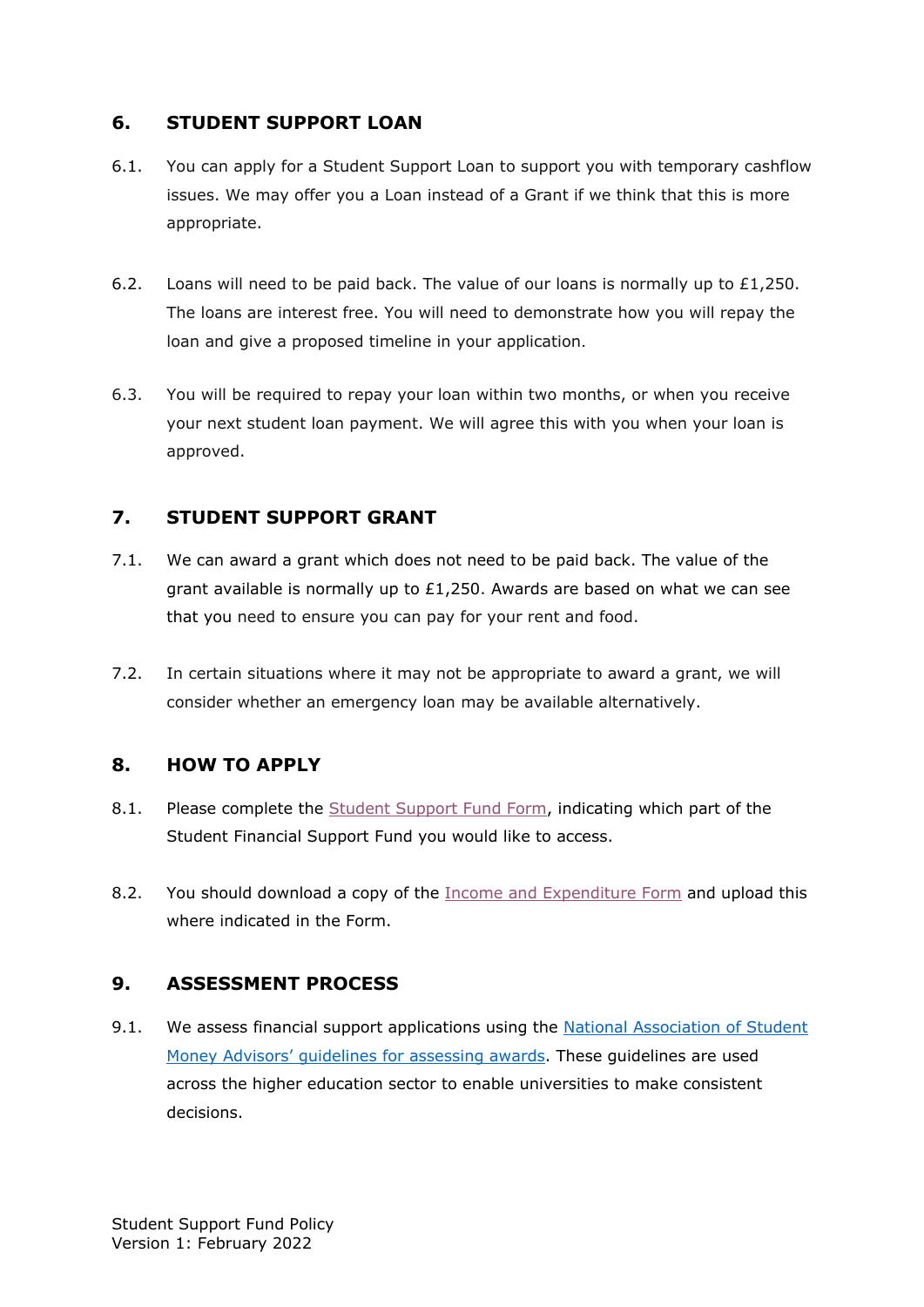- 9.2. As part of the assessment of your application, we will consider any information provided through your supporting statement alongside a financial surplus/shortfall calculation. We will assess each application on its own merit.
- 9.3. If you have children and require financial support with childcare, your application will be assessed in the same way. If assessed to be in significant financial need, you may be eligible for support towards childcare arrangements in addition to any grant. Such applications will be assessed on an ad hoc basis and evidence of formal childcare arrangements will be required.
- 9.4. Applications are reviewed by two members of the Student Finance Committee. Members of the Committee can ask to meet with you in person to discuss your application.
- 9.5. The members of the Student Finance Committee in conjunction with the Student Finance Committee Chair decide whether your application is accepted, and how much you should be awarded.
- 9.6. We aim to assess your application within ten working days providing all the relevant documentation has been provided.
- 9.7. The Student Finance Committee will report their decisions to the Executive on an annual basis.

## <span id="page-5-0"></span>**10. EVIDENCE REQUIREMENTS**

10.1. The following lists all the documentation you will need to provide and what we will use them for:

| Most recent 3 months bank statement.  | We use this to confirm your current |
|---------------------------------------|-------------------------------------|
| This includes statements for ALL your | bank balance.                       |
| accounts, including non-UK and        |                                     |
| savings accounts.                     |                                     |
|                                       |                                     |
| Pay slips if applicable               | To confirm your income              |
| Scholarship and/ or loan confirmation | To confirm the terms of this income |
| Proof of outstanding debts, such as a | To confirm your expenditure         |
| credit card statement                 |                                     |
|                                       |                                     |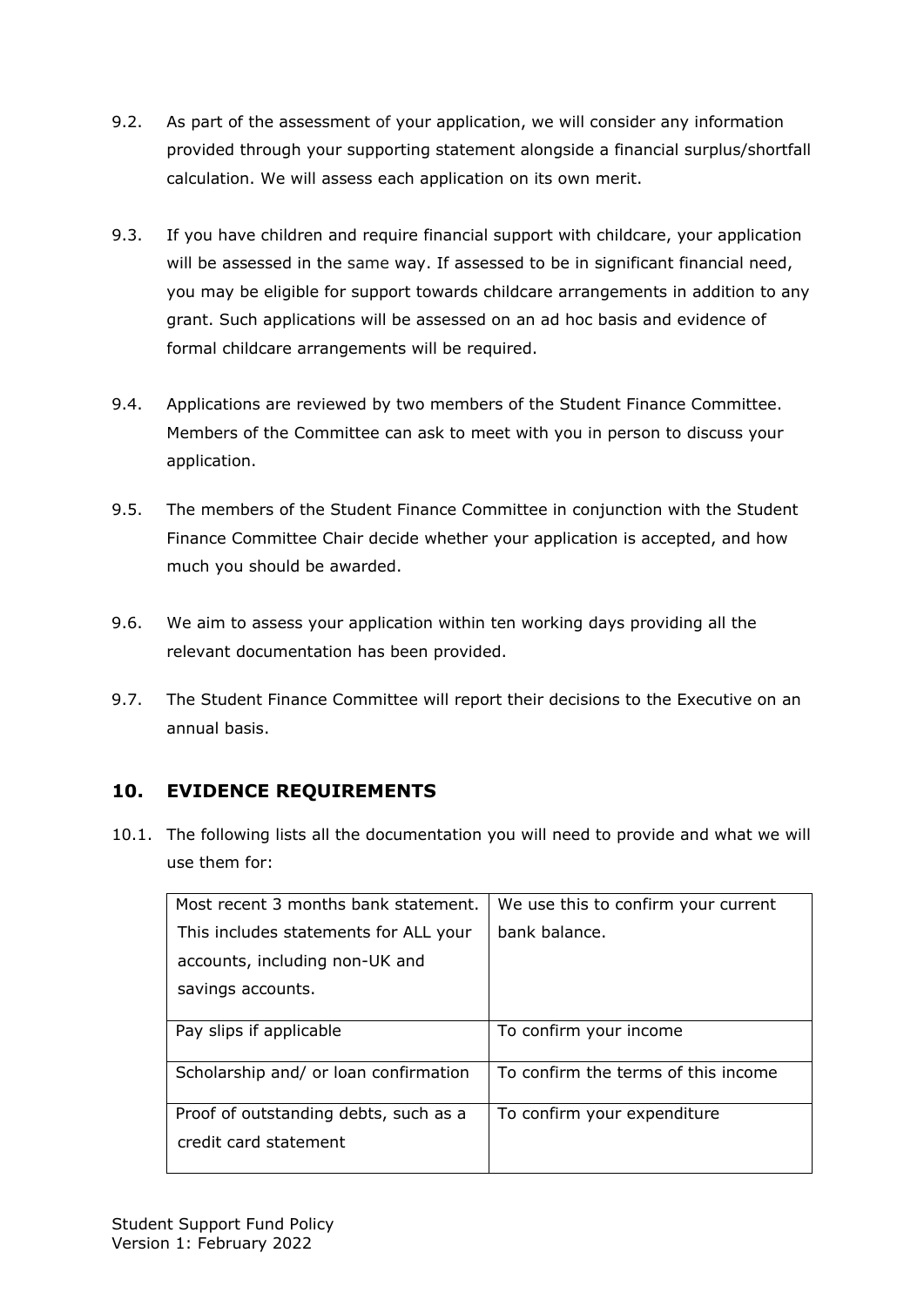| Household utility bills                | To confirm your expenditure          |  |
|----------------------------------------|--------------------------------------|--|
| Accommodation tenancy agreement        | To confirm your expenditure and your |  |
| including evidence of housing benefits | living arrangements                  |  |
| if applicable.                         |                                      |  |
|                                        |                                      |  |

- 10.2. If you are living with your partner, you will also need to send us their bank statements and confirmation of any financial commitments.
- 10.3. If you are applying for assistance due to childcare costs, you should send your child's birth certificates and confirmation of their nursery costs or any child tax credits or maintenance payments.
- 10.4. In addition, you may send us any other documentation which you feel may support your case such as a doctor's letter or bailiff's letter.
- 10.5. We accept scanned copies of these documents which are kept securely. If you send us hardcopies you can collect these from the Student Hub, or we will destroy these once they are no longer needed using our confidential waste disposal.
- 10.6. We cannot accept exported bank statements for Audit purposes, as these are editable and can be amended. You can provide your bank statements as print screens if the transactions follow on from each other.
- 10.7. We reserve the right to request further documentation not listed here to carry out a full assessment.

#### <span id="page-6-0"></span>**11. PAYMENT**

- 11.1. If your application is successful, we will ask you to accept the value of the award and any associated conditions before we process the payment to the bank account stated on your application form.
- 11.2. Payments will usually take two working days to reach your bank account.
- 11.3. In cases where the funding is needed urgently a same day payment can be arranged.